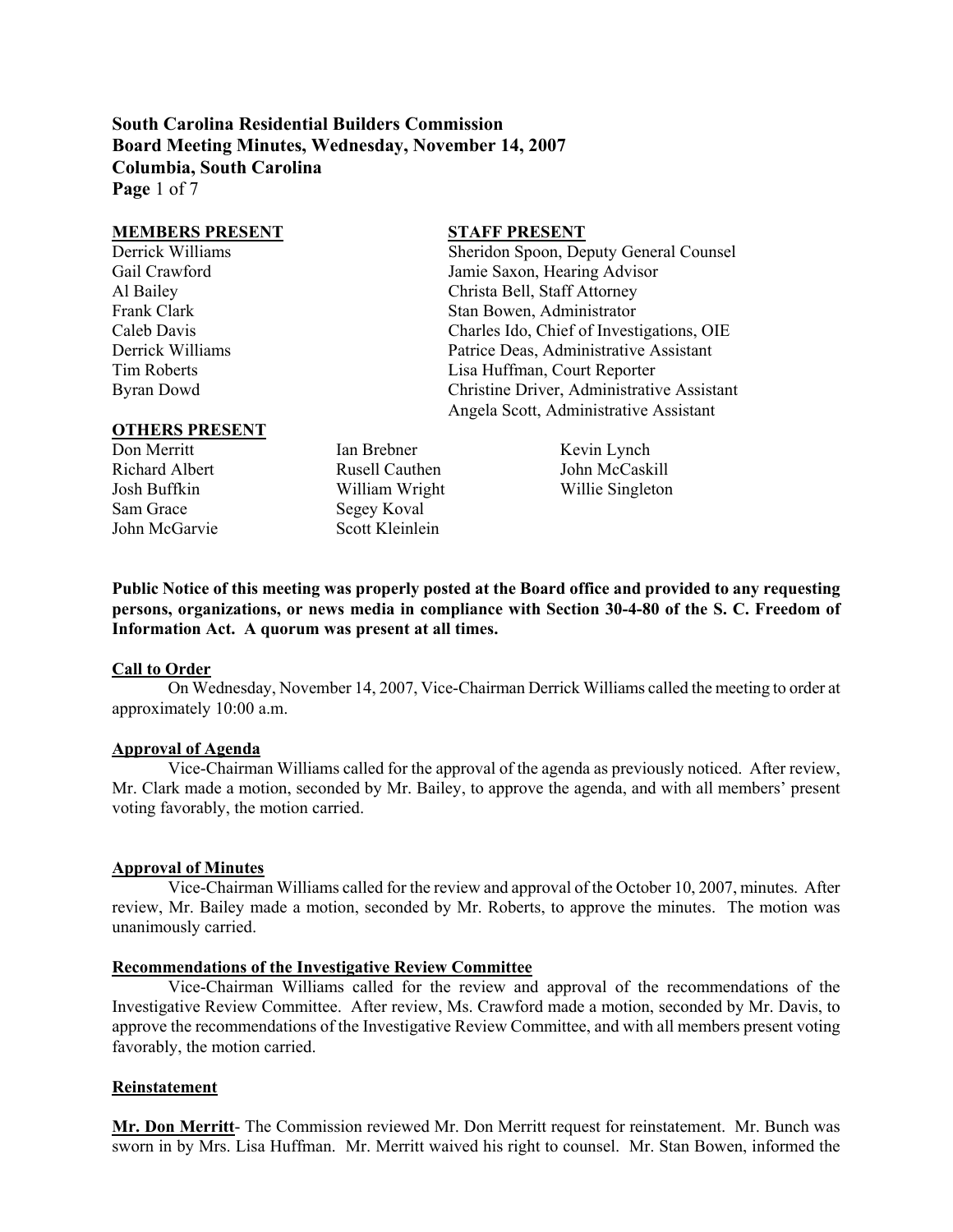# **South Carolina Residential Builders Commission Board Meeting Minutes, Wednesday, November 14, 2007 Columbia, South Carolina Page** 2 of 7

Commission that Mr. Merritt requested to appear before the Commission to be considered for reinstatement of his Residential Builders License.

Mr. Merritt testified that he filed Chapter 7 Bankruptcy Court approximately two years ago and all complaints, judgments and liens has been resolved.

**Motion:** Mr. Bailey moved to allow Mr. Merritt to take the residential builders examination and if he passes he must provide documentation that all complaint, liens and judgments has been paid and license be issued with a one year probationary status. Mr. Clark seconded the motion, and the motion carried with one nay vote.

Mr. Richard Albert - The Commission reviewed Mr. Richard Albert request for reinstatement. Mr. Albert was sworn in by Mrs. Lisa Huffman. Mr. Albert waived his right to counsel. Mr. Stan Bowen informed the Commission that Mr. Albert requested to appear before the Commission to be considered for reinstatement of his Residential Specialty License.

 Mr. Albert testified that he allowed his license to expire in June 2005, because he was diagnosed with cancer. During that time he encountered and altercation and he was charged with simple assault.

**Motion:** Mr. Davis moved to reinstate Mr. Bunch's residential builder's specialty license with a two (2) year probationary status. Mr. Clark seconded the motion, and with all members present voting favorably, the motion carried.

Mr. Josh Buffkin - The Commission reviewed Mr. Josh Buffkin request for reinstatement. Mr. Buffkin was sworn in by Mrs. Lisa Huffman. Mr. Bowen informed the Commission that Mr. Buffkin requested to appear before the Commission to be considered for reinstatement of his Residential Specialty License.

 Mr. Buffkin testified that he had resolved most and worked out an agreement on the complaints that was filed against him. He asked the Commission to give him an opportunity to prove himself by granting him a license.

 Mr. Dowd recused himself because of a prior business relationship with one of Mr. Buffkin's references.

**Motion:** Mr. Davis moved to deny Mr. Buffkin's residential builder's specialty license until all judgments and liens are satisfied. Ms. Crawford seconded the motion, and with all members present voting favorably, the motion carried.

Mr. Norris Hollington- The Commission reviewed Mr. Norris Hollington request for reinstatement. Mr. Hollington was sworn in by Mrs. Lisa Huffman. Mr. Hollington was represented by Mr. Ladson Beach, Esquire. The state was represented by Ms. Christa Bell, Esquire.

 Mr. Ladson informed the Commission that Mr. Hollington requested to appear before the Commission to be considered for reinstatement of his Residential Builder's License. Mr. Hollingston has completed all the stipulations with the exception of one on the order dated April 12, 2007.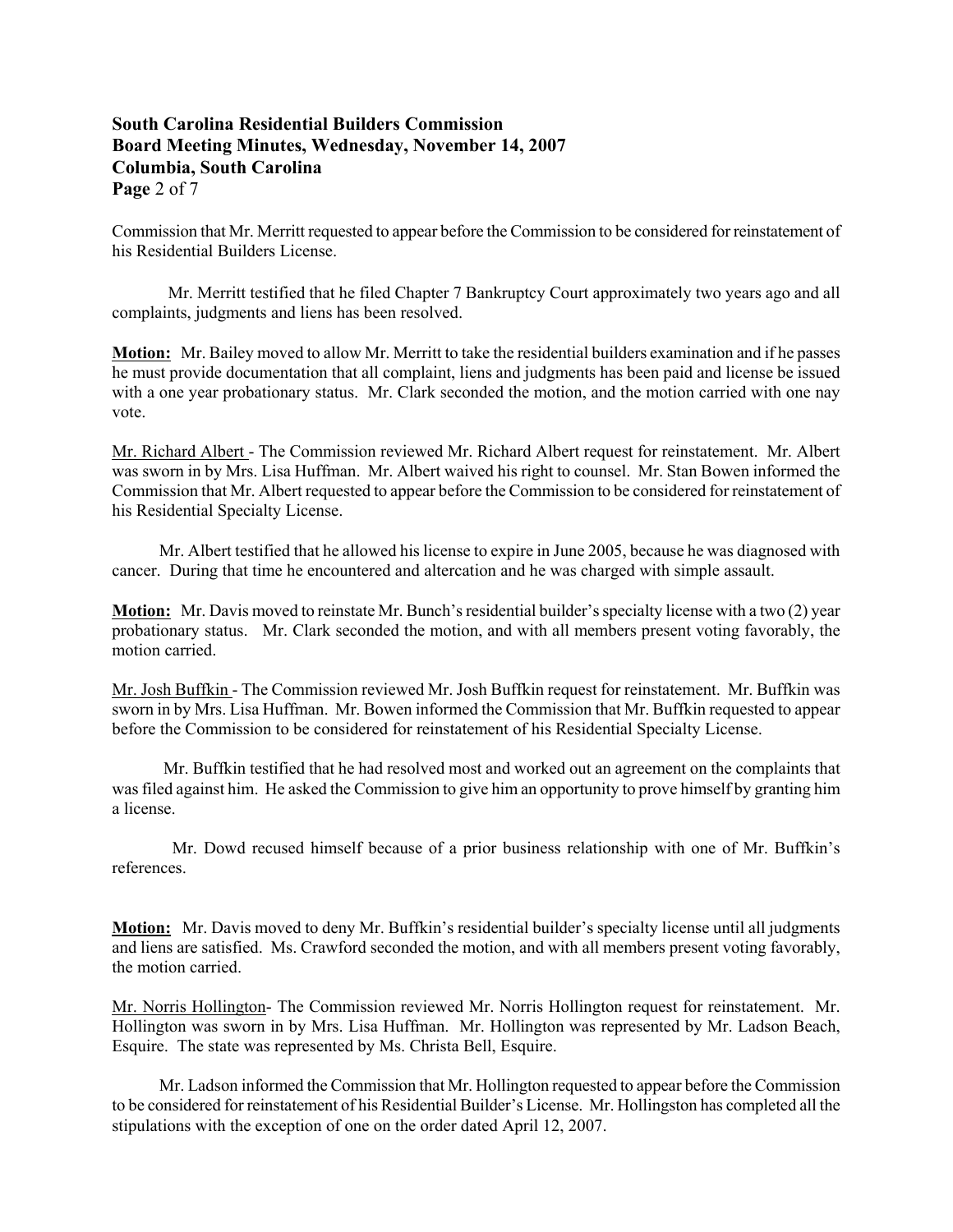# **South Carolina Residential Builders Commission Board Meeting Minutes, Wednesday, November 14, 2007 Columbia, South Carolina Page** 3 of 7

**Motion:** Mr. Bailey moved to deny Mr. Hollington's residential builder's license until all liens and judgments are satisfied. Mr. Crawford seconded the motion, and with all members present voting favorably, the motion carried.

# **Application Review**

Sam Grace – The commission reviewed Mr. Grace's Residential Specialty Contactor's Application. Mr. Grace was sworn in by Mrs. Lisa Huffman. Mr. Bowen informed the Commission that Mr. Grace answered "yes" that he has been convicted of, pled guilty or nolo contendere to a criminal offense.

Mr. Grace testified that he was charged with simple possession of marijuana, numerous driving under the suspension charges and assault and battery charge. All fines are paid and he is not eligible for a driver's license until 2010. If the commission grants him a license his father will be doing all the driving.

**Motion:** Mr. Davis moved to approve Mr. Grace's residential specialty contractor's application in painting only and Mr. Davis must secure a bond. Ms. Crawford seconded the motion, and with all members present voting favorably, the motion carried.

John W. McGarvie – The commission reviewed Mr. McGarvie Residential Specialty Contactor's Application. Mr. Bowen informed the Commission that Mr. McGarvie answered "yes" that he has been convicted of, pled guilty or nolo contendere to a criminal offense.

Mr. McGarvie testified that in January 2006, he was charged with simple possession of marijuana. He had to pay a fine and thirty day suspended driver's license. He testified that has no problem taking a drug test and all fines are paid.

**Motion**: Mr. Davis made a motion to grant Mr. McGarvie specialty license. Ms. Crawford seconded the motion, and with all members present voting favorably, the motion carried.

Ian Brenber - The commission reviewed Mr. Brenber Residential Specialty Contactor's Application. Mr. Bowen informed the Commission that Mr. Brenber answered "yes" that he has been convicted of, pled guilty or nolo contendere to a criminal offense.

Mr. Brenber testified that he was charged with criminal domestic violence. He is an alcoholic and he is currently attending Alcoholic Anonymous (AA) and a twenty-six weeks domestic violence classes. He asked the Commission to give him an opportunity to prove himself by granting him a license.

**Motion:** Mr. Bailey moved to grant Mr. Brenber's a specialty contractor license. Mr. Clark seconded the motion, and with all members present voting favorably, the motion carried.

Russell Cauthen – The commission reviewed Mr. Cauthen's Residential Builder's Application. Mr. Bowen informed the Commission that Mr. Cauthen answered "yes" that he has been convicted of, pled guilty or nolo contendere to a criminal offense.

Mr. Cauthen testified that in 1998 he was convicted for possession marijuana and driving under the influence. He has worked with his father for the last ten years and would like the get licensed.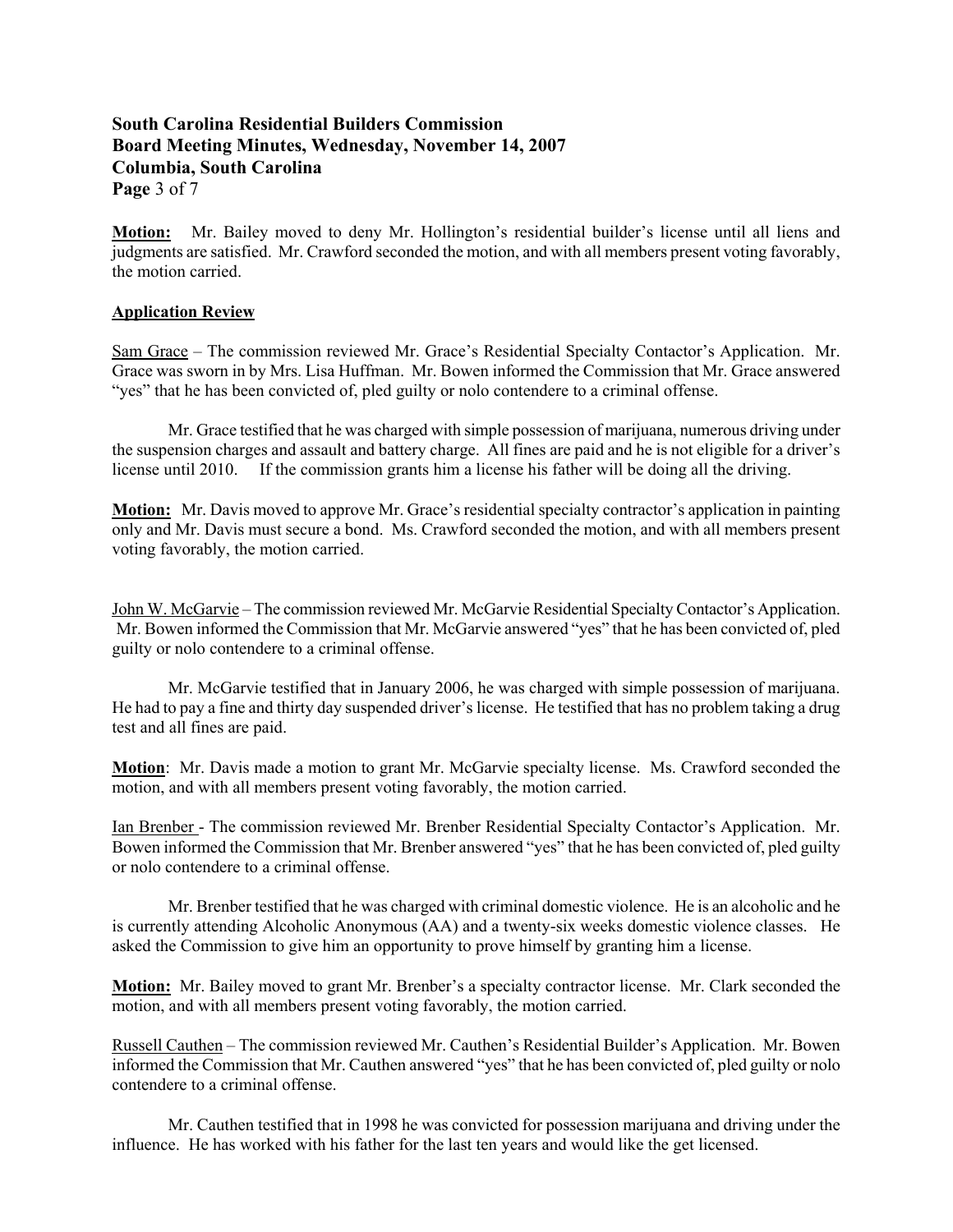# **South Carolina Residential Builders Commission Board Meeting Minutes, Wednesday, November 14, 2007 Columbia, South Carolina Page** 4 of 7

**Motion:** Ms. Crawford moved to moved to approve Mr. Cauthen's application to sit for the residential builder's examination. Mr. Roberts seconded the motion, and with all members voting favorably, the motion carried.

William R. Wright, Jr. – The commission reviewed Mr. Wright's Residential Builder's Heating and Air Conditioning Application. Mr. Bowen informed the Commission that Mr. Wright is requesting that he be grandfathered with an electrical license.

Mr. Wright testified that he has a heating and air license with the Contractor's Licensing Board. He thought his license was approved for the Residential Builders Heating and Air when he submitted his application.

**Motion:** Mr. Bailey moved to grant Mr. Wright a grandfathered residential electrical license. Ms. Crawford seconded the motion, and with all members voting favorably, the motion carried.

William Prince– Mr. Bowen informed the Commission that Mr. Prince was not present and requested a continuous.

## **No Action Was Taken**

Segey Koval - The commission reviewed Mr. Koval's Residential Builders Plumbing Application. Mr. Bowen informed the Commission that Mr. Koval is requesting that he be grandfathered with an plumbing license.

Mr. Gad Fostage testified that Mr. Koval does not speak English fluently and because of that his plumbing license lapsed.

**Motion:** Mr. Roberts moved to grant Mr. Koval a grandfathered residential plumbing license. Ms. Crawford seconded the motion, and with all members voting favorably, the motion carried.

Scott Kleinlein - The commission reviewed Mr.Kleinlein's Residential Builders Home Inspector's Application. Mr. Bowen informed the Commission that Mr. Kleinlein answered "yes" that he has been convicted of, pled guilty or nolo contendere to a criminal offense.

Mr. Kleinlein testified that he was younger he charged with disorderly conduct, simple possession of marijuana, simple possession of a drug peripheral and assault and battery. He testified that he do not drink any more and would like the Commission to give him and opportunity to earn an honest living.

**Motion:** Ms. Crawford moved to grant Mr. Kleinlein to sit for the residential builder's home inspector examination. Mr. Roberts seconded the motion, and with all members voting favorably, the motion carried.

Kevin Lynch - The commission reviewed Mr. Lynch's Residential Builders Home Specialty Application. Mr. Bowen informed the Commission that Mr. Lynch answered "yes" that he has been convicted of, pled guilty or nolo contendere to a criminal offense.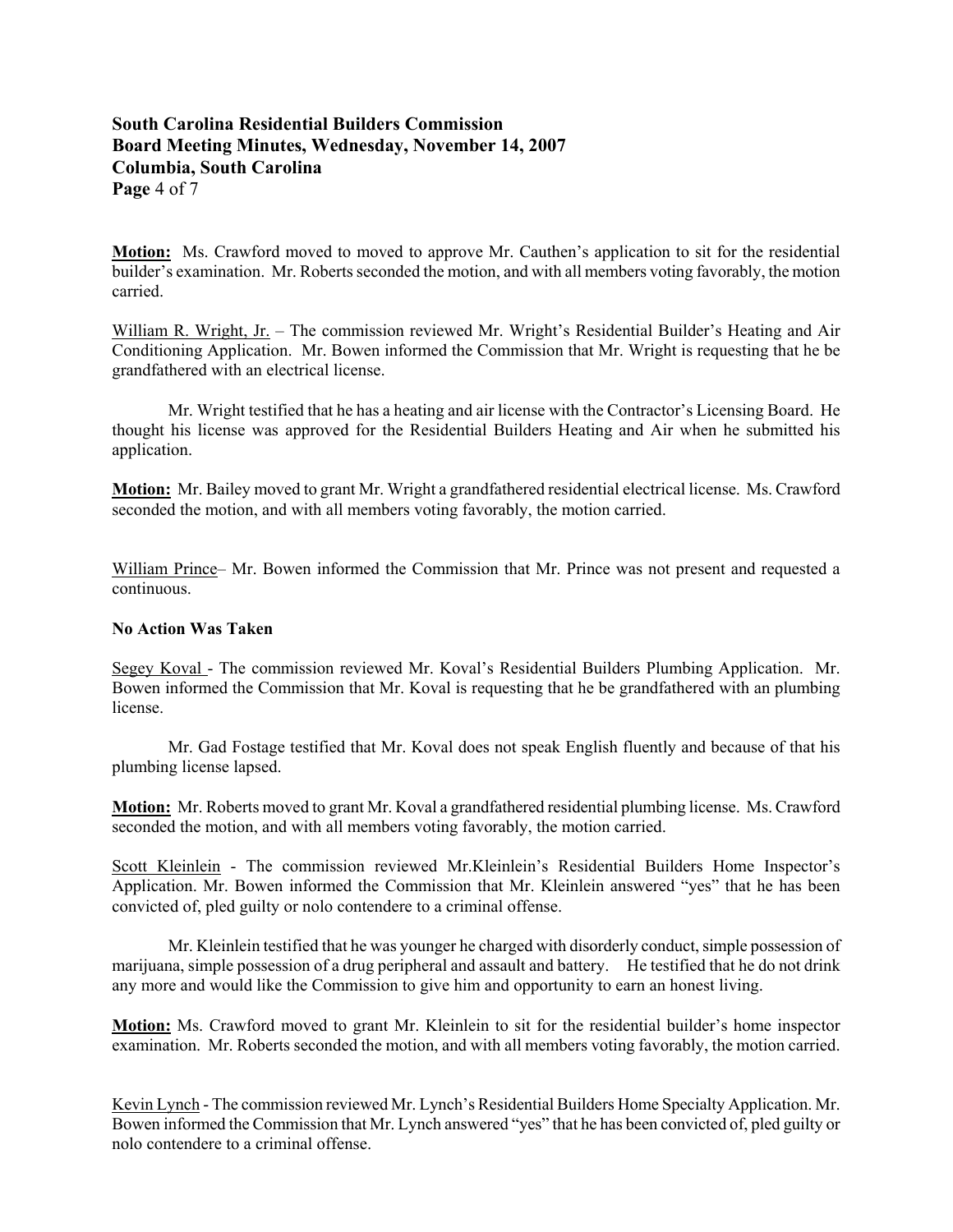# **South Carolina Residential Builders Commission Board Meeting Minutes, Wednesday, November 14, 2007 Columbia, South Carolina Page** 5 of 7

Mr. Lynch testified that twenty-five years ago he was charged with possession of stolen goods. He has been in the painting business for the past fifteen years in Florida.

**Motion:** Ms. Crawford moved to grant Mr. Lynch a specialty contractor's license. Mr. Clark seconded the motion, and with all members voting favorably, the motion carried.

John McCaskill - The commission reviewed Mr. McCaskill's Residential Builders Home Specialty Application. Mr. Bowen informed the Commission that Mr. McCaskill answered "yes" that he has been convicted of, pled guilty or nolo contendere to a criminal offense.

Mr. McCaskill testified that in the year of 2000 he was charged with driving under the influence. In 2006, he was charged with domestic violence, public disorderly conduct and driving under the influence. He had to attend anger management classes and pay a fine. He no longer drinks and all fines have been paid.

**Motion:** Mr. Davis moved to grant Mr. McCaskill a specialty contractor's license, with a two year probationary status. Mr. Roberts seconded the motion, and with all members voting favorably, the motion carried.

## **Reconsideration**

Thomas Alston – Requested a continuance.

# **No Action Taken**

# **Board Review of Hearing Officer's Report and Recommendations**

## Final Order Hearings

Mr. Jamie Saxon was the hearing advisor.

Mr. Willie Singleton - This matter was heard before John Curl, Administrative Hearing Officer, on August 1, 2007, (2006-455). Mr. Curl's recommendation was as follows:

- 1. The Respondent's license to practice residential building should be revoked.
- 2. The Respondent shall pay a fine of Five-Thousand Dollars (\$5000) to the South Carolina Residential Builders Commission.
- 3. The bond obtained for construction to the Complainant's residence (329 James, Street, Columbia, South Carolina) should be called upon for the benefit of the homeowners.
- 4. The Respondent should immediately cease and desist any further practice of residential homebuilding.

**Motion:** Mr. Davis moved to approve the Administrative Hearing Officer's Recommendation for Willie Singleton (2007-455). Mr. Clark seconded the motion, and with all members present voting favorably, the motion carried.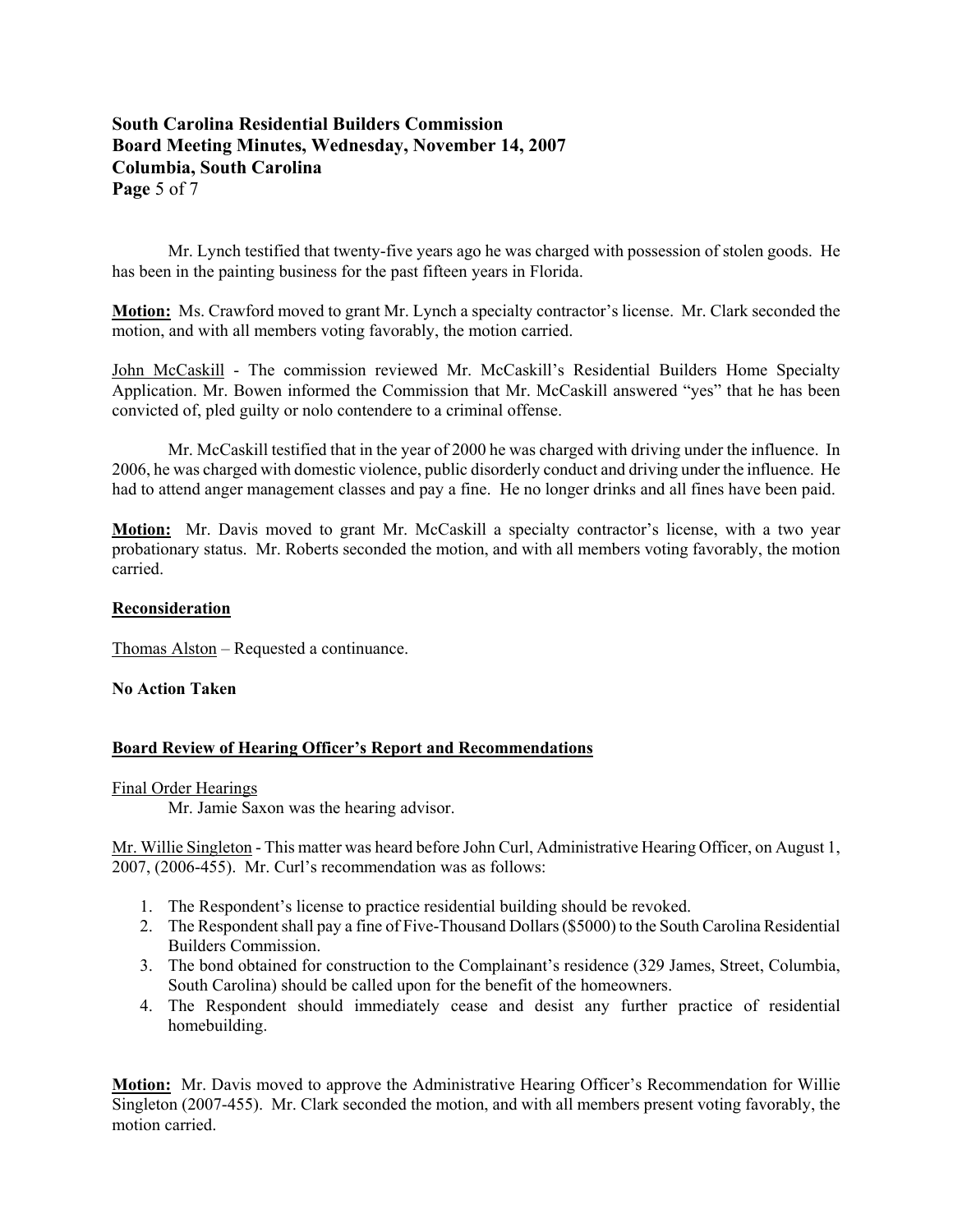# **South Carolina Residential Builders Commission Board Meeting Minutes, Wednesday, November 14, 2007 Columbia, South Carolina Page** 6 of 7

Harry Way – This matter was heard before John Curl, Administrative Hearing Officer, on August 1, 2007, (Case # 2007-94). Mr. Curl's recommendation was as follows:

- 1. The Respondent should cease and desist from the practice of residential home building until further order of the commission.
- 2. The Respondent should pay a fine of Five-Thousand Dollars (\$5000) to the South Carolina Residential Builders Commission.

**Motion:** Mr. Bailey moved to approve the Administrative Hearing Officer's Recommendation for Harry Way (Case  $\# 2007-94$ ). Mr. Davis seconded the motion, and with all members present voting favorably, the motion carried.

Martin Tinsley – This matter was heard before John Curl, Administrative Hearing Officer, on September 13, 2007, (2007-0106). Mr. Curl's recommendation was as follows:

- 1. The Respondent shall pay a fine of Five Thousand (\$5,000.00) Dollars. This fine shall not be deemed paid until received by the Commission. Failure to pay the fine shall prevent the Respondent from being re-licensed.
- 2. A Cease and Desist Order shall be issued to the Respondent, requiring the Respondent to cease and desist from engaging in the practice of residential home building and residential specialty contracting.
- 3. If the Respondent reapplies in the future for licensure or registration, he must appear before the Commission, and answer to the Commission for his gross negligence, incompetence, or misconduct in this matter. At that time, the Respondent shall appear before the Commission and present, among other matters, evidence satisfactory to the Commission, in its discretion, regarding the Respondent's fitness and qualifications to be licensed or registered in this state. At that time, the Commission, in its discretion, may deny licensure, require passage of an examination, among other requirements, or impose such additional terms and conditions upon the Respondent's license or registration as it may deem appropriate.

**Motion:** Mr. Bailey moved to approve the Administrative Hearing Officer's Recommendation for Martin Tinsley. Mr. Davis seconded the motion, and with all members voting favorably, the motion carried.

Mr. Joshua Ashley – This matter was heard before John Curl, Administrative Hearing Officer, on September 13, 2007, (Case # 2007-0079). Mr. Curl's recommendation was as follows:

- 1. The Respondent's shall pay a fine of Five Thousand (\$5,000.00) Dollars. This fine shall not be deemed paid until received by the Commission.
- 2. The Respondent's license as a residential builder be and it hereby is, revoked. The Respondent is directed to return his pocket card to the Commission's offices within seven (7) days of the service of the order upon him.
- 3. A Cease and Desist Order is hereby issued to the Respondent, pursuant to S.C. Code Ann. §40-59- 100., requiring the Respondent to cease and desist from engaging in the practice of residential home building and residential specialty contracting.
- 4. The order is to take effect immediately.

**Motion:** Mr. Davis moved to approve the Administrative Hearing Officer's Recommendation for Joshua Ashley. Ms. Crawford seconded the motion, and with all members voting favorably, the motion carried.